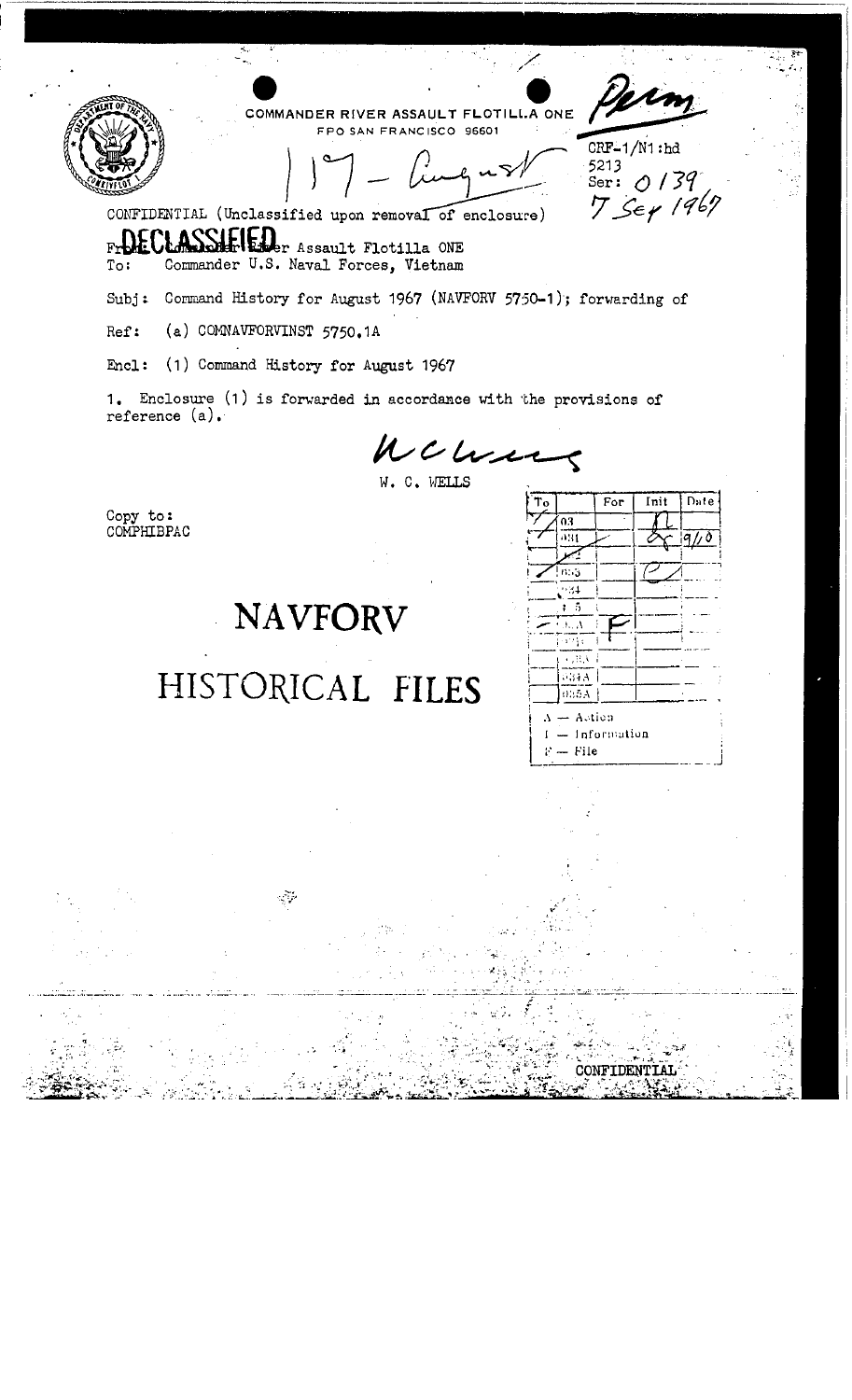.' • .. / r/ . . **'.**   ${\tt COMRIVFLOT}$  . ONE/COMRIVSUPPRON SEVE COMMAND HISTORY - AUGUST. 1967

On 1 August, one thousand dollars was. collected within the MRF from both Navy/Army units for presentation to the widows and orphans of those Vietnamese Marines who lost their lives on 29-30 July in the intensive fighting against the Viet Cong. The Vietnamese Marines were a part of our overall Operation Coronado and when they became heavily engaged with a strong Viet. Cong unit, refused to withdraw, although taking heavy casualties. The fact that VNMC enjoy no veterans 'benefits similar to those available to  $U.S.$  Forces was somewhat of a surprise to those of us who are accustomed to taking such benefits for granted. The money was presented by COMRIVFLOT ONE/Executive Officer, 2nd Brigade at a ceremony in Saigon on 13 August.

On 4 August, the MRB relocated from Dong Tam to Vung Tau, a distance of 51 nautical miles. Riverine assault craft were pre-positioned along the route for minesweeping, fire support and escort. All units were underway from Dong Tam on time, with COLLETON upon arrival proceeding into Delong Pier. for scheduled generator replacement. All other units of the HRB anchored on schedule in Vung Tau inner harbor.

On 6 August, BENEWAH and ASKARI moved from Vung. Tau anchorage to Delong Pier Vung Tau Area Sub port (BENEWAH south side of the Delong Pier, ASKARI on the north side.) The move was assisted' by YTB 785, one Alaska Barge and Transport tug and one Army tug. In addition, APL-26 shifted to a more sheltered anchorage at YS 267498. Frequent high winds and moderate seas in Vung Tau harbor during the southwest monsoon season do not permittships to keep riverine assault craft alongside for staging of combat operations and/or necessary repair work. The berth and anchorage reassignments permitted these functions to be carried out without interference from the weather.

On 4 August while anchored in Yung Tau Harbor, ASKARI was struck on the starboard bow by an LST-type barge owned by Pacific Island Navigational Company. At the time of collision, the barge was under tow by Tug WILLIAM of Seattle. ASKARI received an indentation 11 feet long, 3 feet wide and 4 inches deep and a 21 inch long split 12 inches from the stem. Repairs are being conducted by ship's force. There were no personnel injuries. ASKARI was showing all required anchor lights plus perimeter floodlights. Anshall was showing all required anchor lights plus perimeter floodlights and was in assigned anchorage at; the time of the collision. MSTS Office, Vung Tau indicated that they would conduct a Maritime Claims Investigation Vung Tau indicated that they would conduct a Maritime Claims Investigation of the incident.

The Mobile Riverine Force conducted its first night MEDEVAC from an ATC(H) on 8 August in the Rung Sat Special Zone. Three WIA were evacuated, two of which were stretcher cases. Flight deck lights were employed on the ATC(H), and the MEDEVAC helicopter was directed into the flight deck by the Landing Signal' Officer using lighted wands. With ... this night landing, the ATC(H) has now been used under all possible in circumstances and continues to prove its value. Its

Enclosure

.. ~

.<br>.<br>.  $\sim$   $\frac{1}{2}$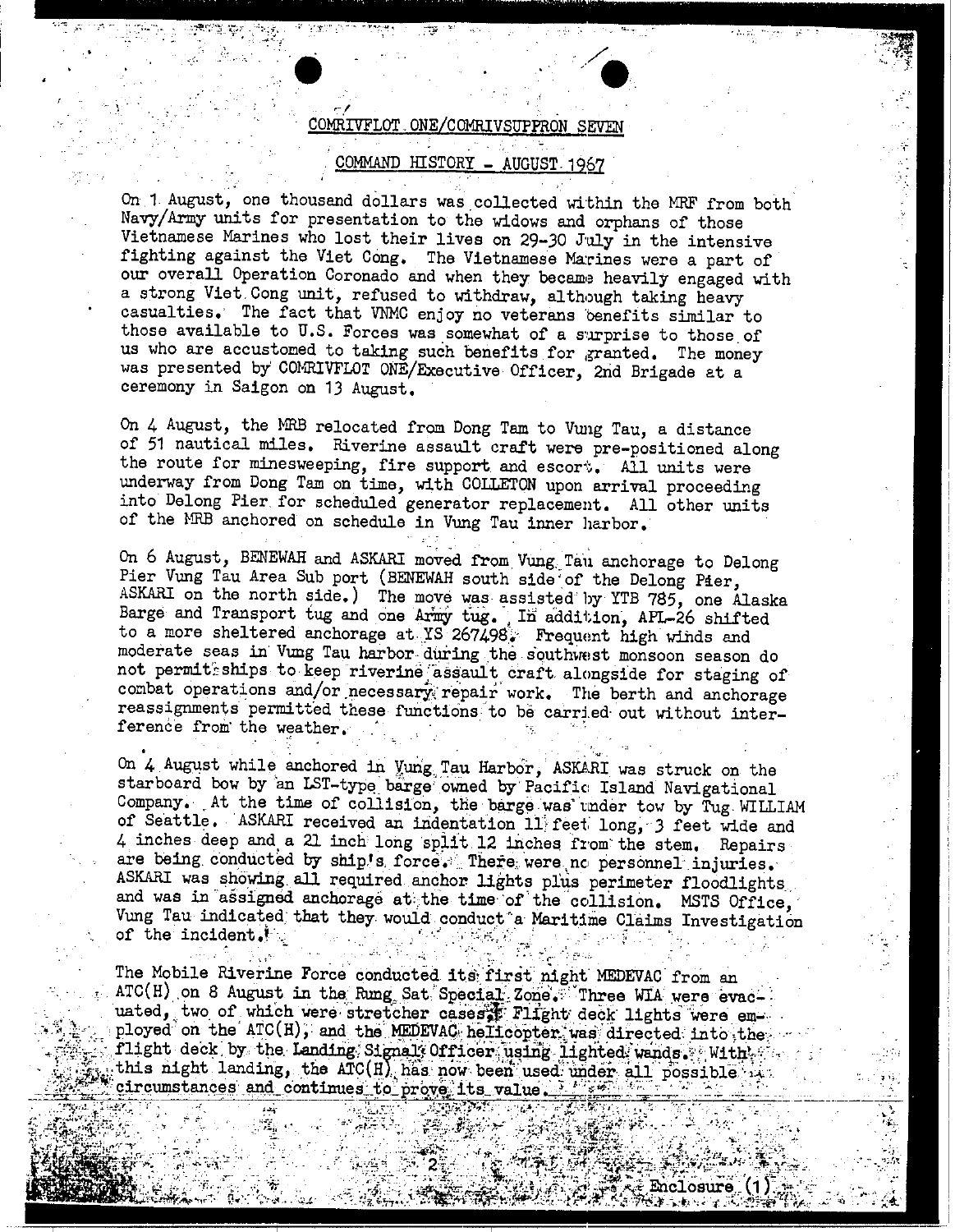On 10 August, our first three ATC crews were relieved. They were the crews of ATCs T-91-2, T-91-7 and T-91-10. An appropriate ceremony was conducted giving recognition for their services.

:' •...... / .'  $\chi$  .

 $\cdot$  , . .

On 19 August, Colonel W. B. FULTON, USA, the Commanding Officer of the· Army element of the Mobile Riverine Force (2nd Brigade, 9th Infantry Division) was promoted to the rank of Brigadier Gereral.

Two cases of dog bite were inflicted on 12 August by a stray dog retrieved from Vung Tau Harbor. The dog was found to have rabies. Treatment is currently underway with Duck Embryo Vaccine on the two boat crew members who were bitten.  $\blacksquare$ 

During the period 20-21 August, the Hobile Riverine Force conducted extensive search and destroy operations in the Ben Luc District of Long An Province. The area of operations was 43 kilometers air distance· from the MRB and 71 kilometers by water route. Even though no heavy contact was made by river assault craft, the operation was noteworthy in several respects:

(1) During the planning stages, problems were envisioned in the areas of communications and logistics. However, communications were excellent throughout the operation, both on HF(SSB) and VHF FM. Although a communications "retrans" station was established at Rach Kien, it was not necessary to utilize it at; any time during the operation,

(2) To alleviate logistics problems; six ATC, were loaded with all classes of supplies, and were positioned at Ben Luc within 10 kilometers of the AO, as a forward supply point for ground elements of the MRF. These supplies were fully utilized and effectively eliminated any supply problem which might otherwise have existed.<br>supply problem which might otherwise have existed.<br>(3) During the second day of the congration, bouts unp now.

(3) During the second day of the operation, boats were refueled by a tanker truck. Due to soft mud, the truck could not approach close enough to the river to reach the boats. To counter this situation, the truck was positioned on the Route 4, bridge at Ben Luc; with fuel hoses extended over the side of the bridge to the waterline; In spite, of heavy current, the boats were able to position themselves under the hose and conducted this unique refueling without incident.

 $(4)$  This is the greatest distance that river assault craft have conducted an operation from the Mobile Riverine Base. In spite of the transit distance involved, no major breakdowns occurred on any of the units. This operation demonstrated that the Mobile Riverine Force is capable of conducting operations up to 75 kilometers away from the WRB when the occasion demands.

During recent weeks river assault craft have employed a policy of selective use of H and I fires against possible ambush locations while transiting water routes in sparsely populated VC controlled areas.

 $\frac{1}{2}$  , ... , ...  $\frac{1}{2}$  of  $\frac{1}{2}$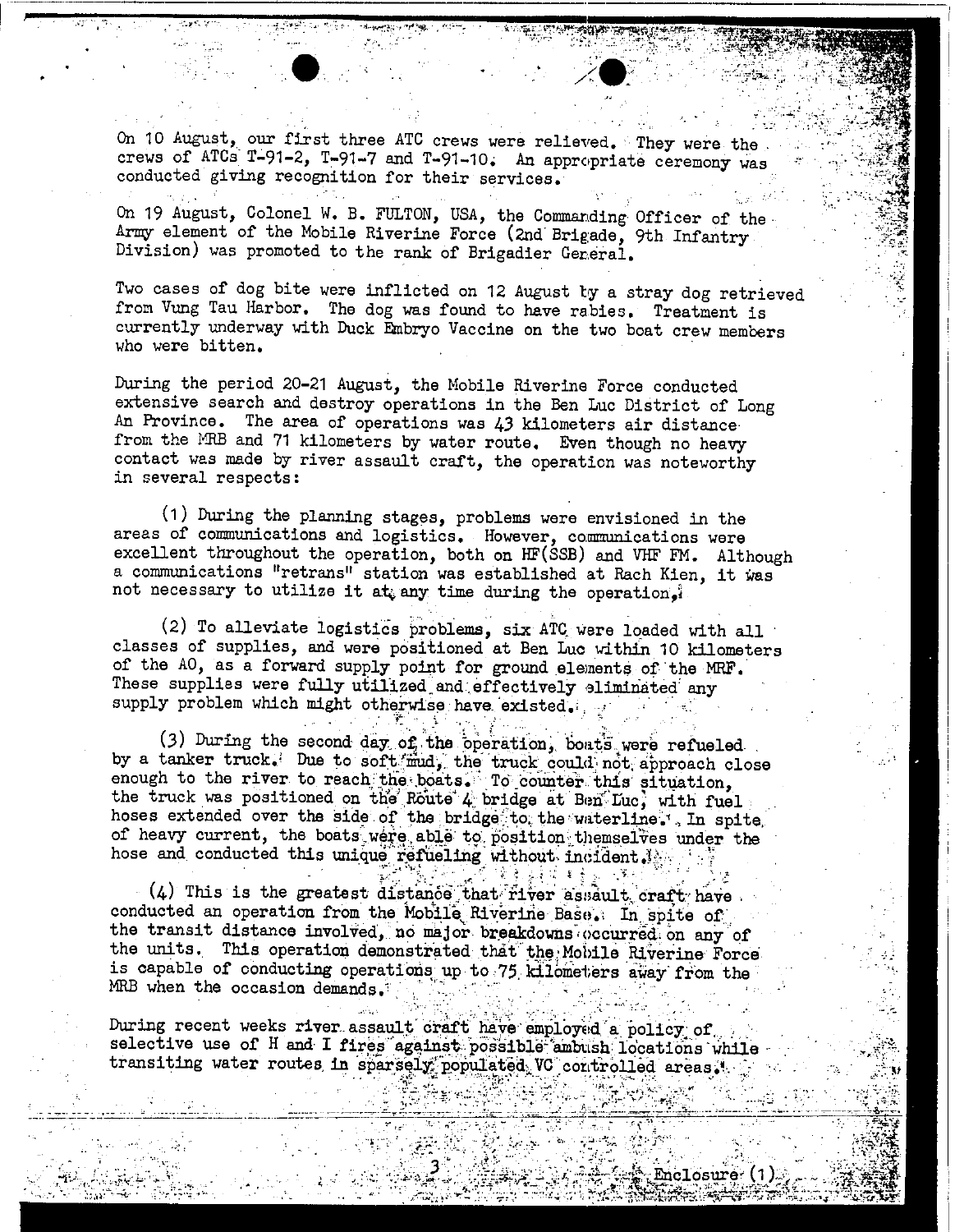, ...  $\frac{1}{2}$ Since, the institution of this judicious use of fire power, there have been no attempts to ambush the craft either by automatic weapons, mining, or. recoilless rifle/B-40 rocket attacks. These prccedures will be continued in order to evaluate fully its apparent success'in discouraging VC ambushes. .

 $\frac{1}{2}$  ,  $\frac{1}{2}$  ,  $\frac{1}{2}$  ,  $\frac{1}{2}$  ,  $\frac{1}{2}$  ,  $\frac{1}{2}$  ,  $\frac{1}{2}$  ,  $\frac{1}{2}$  ,  $\frac{1}{2}$  ,  $\frac{1}{2}$  ,  $\frac{1}{2}$  ,  $\frac{1}{2}$  ,  $\frac{1}{2}$  ,  $\frac{1}{2}$  ,  $\frac{1}{2}$  ,  $\frac{1}{2}$  ,  $\frac{1}{2}$  ,  $\frac{1}{2}$  ,  $\frac{1$ 

•<br>●<br>•

c·

On 19 August, a test of the MDL chain link anti-swimmer net was conducted. The net consisted of two 25 foot sections and was placed in the water at 1200 hours. As the tide began to ebb, about 1500, the net dragged anchor and drifted rapidly down the river, becoming fouled in COLLETON's anchor chain and port accommodation ladder. The net was cut loose by divers from the EOD team and LLC-2, and held in position south of the MRB by an ATC until recovery could be made at the change of tide.' Indications resulting from this test are that the strong currents present in the rivers of the Mekong Delta make modifications in the mooring of MDL chain link anti-swimmer net mandatory.

On 23 August, tests were conducted to determine the feasibility of using a 90mm RR, a LAW, and a back pack, short range flame thrower as antibunker weapons on a monitor:

(1) Three rounds of 90mm RR HEAT ammunition were fired at the beach with the recoilless rifle mounted on the bow of the boat. Test objectives were to evaluate fuze arming (time and distance), accuracy and back blast. Range to the river bank was 100 to 125 feet. All rounds exploded high order indicating full fuze functioning.' Rounds were accurately placed in the target area. Back blast was not felt aboard the firing boat.' The 90mm RR can safely be fired from a monitor and probably from an ATC. Investigation of suitable mounting and protection for the gunner and loader is underway.

(2) The Light Anti-Tank weapon can be fired from the position be $\frac{2}{5}$ tween the two .50 caliber mounts safely without excessive explosive reaction or exposure to the gunner. The small high explosive charge does not indicate enough power for. "Bunker Busting". The use of this weapon will not be investigated further.

 $(3)$  The back pack flame thrower was fired from the bow of the monitor from ranges down to 40 feet; Results of this test were poor due to limited range achieved and the fact that this model flame thrower has limited fuel capacity.'.A flame thrower with 100 to 150 yards range has functed fuel capacity. A finally thrower with 100 to 150 yards reand increased fuel capacity is considered necessary for application within the MRF as an anti-bunker weapon. monitor from randue to limited<br>has limited fuely<br>and increased futihin the MRF<br>within the MRF

On 30 August, the 25th Infantry Division  $(U.S.)$  gained heavy contact with a battalion-sized VC force in the vicinity of  $XT$  735192. Commanding General, II Field: Forces, Vietnam visited CTF 117 to determine the feasibility of employing the Mobile Riverine Force in response to this contact. The operation eny, is need was at two-day multibattalion operation along the Saigon River from Nhi Binh (XT 8306), to Fhu Cuong  $(XT 8013)$ . CTF 117 determined that TF 11'7 could support the  $\sim$  operation. Based on the above information CTF 117 began preliminary  $\sim$ 

: . $\mathcal{L}^{\prime}$ 

 $\mathcal{C} \cup \mathcal{C} \cup \mathcal{C} \cup \mathcal{C} \cup \mathcal{C}$  . Then  $\mathcal{C} \cup \mathcal{C} \cup \mathcal{C} \cup \mathcal{C}$  ,  $\mathcal{C} \cup \mathcal{C} \cup \mathcal{C} \cup \mathcal{C} \cup \mathcal{C} \cup \mathcal{C} \cup \mathcal{C} \cup \mathcal{C} \cup \mathcal{C} \cup \mathcal{C} \cup \mathcal{C} \cup \mathcal{C} \cup \mathcal{C} \cup \mathcal{C} \cup \mathcal{C} \cup \mathcal{C} \cup \mathcal{C} \cup \$